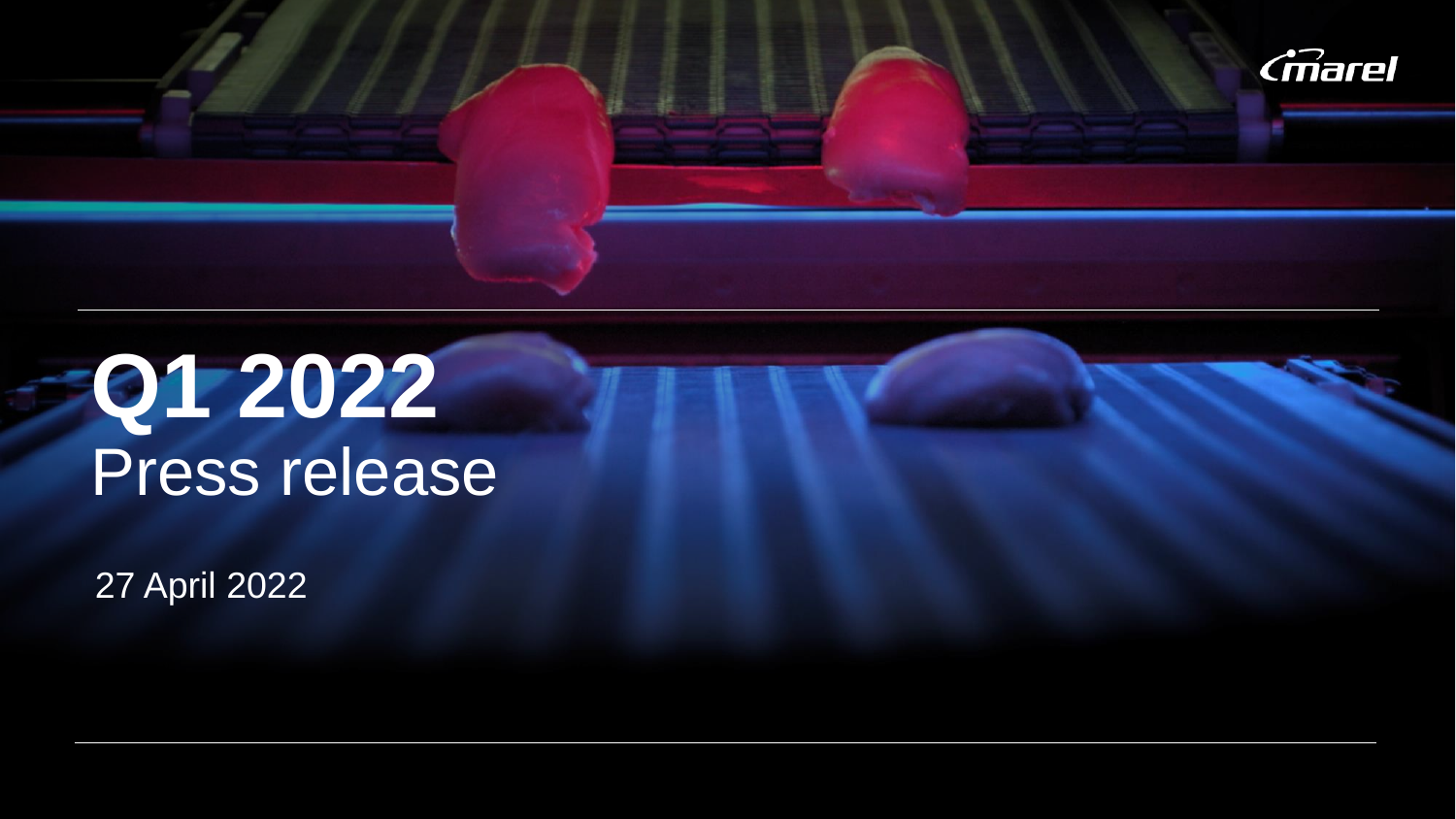### **Record orders and strategic platform acquisition, revenues targeted to ramp up with improved cost coverage and profitability**



 $\overline{2}$ 

- ➢ **New record in orders received and order book, pipeline remains strong fueled by pioneering solutions and scale up in local sales and service coverage globally ahead of the growth curve**
- ➢ **Profitability hampered by continued cost pressures due to inflation and inefficiencies in the supply chain, pandemic-related absenteeism at an all time high in January and February**
- ➢ **Gradual revenue ramp up in line with order book and dynamic pricing to improve price/cost coverage leading to improvement in operational performance in 2H22, towards YE23 financial targets**

#### **Financial highlights Q1 2022**

- Orders received were EUR 421.7m (4Q21: 400.7m, 1Q21: 369.4m).
- Order book was EUR 619.0m (4Q21: 569.0m, 1Q21: 455.3m).
- Revenues were EUR 371.6m (4Q21: 367.4m, 1Q21: 334.0m).
- EBIT<sup>1</sup> was EUR 31.3m (4Q21: 41.0m, 1Q21: 38.0m), translating to an EBIT<sup>1</sup> margin of 8.4% (4Q21: 11.2%, 1Q21: 11.4%).
- Net result was EUR 21.7m (4Q21: 28.5m, 1Q21: 21.2m). Basic earnings per share (EPS) were EUR 2.87 cents (4Q21: 3.79 cents, 1Q21: 2.82 cents)
- Cash flow from operating activities before interest and tax was EUR 32.7m (4Q21: 54.5m, 1Q21: 60.2m), includes inventory buildup of EUR 27.6m. Free cash flow amounted to EUR 14.6m (4Q21: 15.8m, 1Q21: 45.5m).
- Net debt/EBITDA was 1.2x (4Q21: 1.0x), dividend and payment for Curio in 1Q22.

#### **Subsequent events**

**Agreement to acquire Wenger** announced on 27 April 2022 subject to customary closing conditions. US based Wenger is a global leader in processing solutions focused on pet food, alternative protein and aqua feed and has around 500 employees and ~USD 190m in annual revenues. The USD 540m acquisition of Wenger is a platform investment into new and attractive growth markets for Marel and will form a fourth business segment for the Marel brand, in addition to the current full-line offering for poultry, meat and fish. Pro forma leverage expected to be around 3x net debt EBITDA.

**Acquisition of Sleegers Technique** announced on 22 April 2022. With 27 FTEs and revenues of ~EUR 5m, Sleegers is a Dutch provider of interleaving, stacking, loading, and slicing solutions. Complimentary product offering and strategic fit with case-ready products within plant-based proteins, as well as poultry, meat and fish.

### **Executive summary Constructed Constrained Arni Oddur Thordarson, CEO of Marel Constructed Key figures (EUR m)**

*"We have delivered yet another record quarter in orders received of EUR 422 million. Our pioneering solutions and our decisive decision to ramp up the sales and service coverage ahead of the growth curve is clearly bearing fruits in strengthening our market position, while short-term it is increasing the operating cost as a proportion of revenues. It is interesting to see how fast the investment appetite by our poultry and fish customers is increasing. In an inflationary environment, those segments can provide excellent consumer ready food at favorable feed conversion rates. Furthermore, while mobility increases, sushi is clearly back on the menu. We are seeing significant organic increase in order intake in the fish segment, with strong order intake in the poultry segment while the meat segment is stable between quarters.* 

*Revenues are at EUR 372 million, a slight increase between quarters and 11% increase between years. While we were targeting higher revenue levels, the year started slowly impacted by absenteeism and disrupted flows in the value chain, but ramped up gradually throughout the quarter. Operational results are hampered with 8.4% EBIT margins. Cash flow remains strong. We are taking action to clarify accountability, improve the flow and increase the speed. Additionally, we have implemented dynamic pricing adjustments in the recent two quarters that will counterbalance inflation although it takes time to filter through. We will gradually ramp up revenues throughout the year that support better cost coverage and stronger operational results. We stay firm on our target to reach a run rate of 16% EBIT before year-end 2023.*

*We are thrilled to announce the agreement to acquire Wenger, a US-based company with 500 employees and ~USD 190 million in annual revenues and good profitability. Marel and Wenger have a shared passion to transform the way food is processed through innovation in close partnerships with customers. This platform acquisition will form the fourth segment in our business model, in addition to our full-line offering for the poultry, meat and fish industries. This is a decisive step into the plant-based protein industry where the addressable market is forecast to grow at a rate of 15-20% annually. Consumers are demanding a healthy and balanced diet where proteins, animal and plant-based, will be at the center of the plate. Additionally, Wenger is a leading global provider of solutions to the sizeable pet food industry and has a strong foothold in the aquafeed industry.* 

*On a pro-forma basis, this new business segment accounts for around 10% of Marel's total revenues and 12% of combined EBITDA. Leverage following completion of the acquisition is estimated at close to3x net debt/EBITDA. Based on our strong financials, robust cash flow and organizational readiness, our continued focus is on strategic moves that support our 2026 growth targets."* 

| As per financial statements                               | 1Q22             | 1Q21               | $\Delta$ YoY |
|-----------------------------------------------------------|------------------|--------------------|--------------|
| Revenues                                                  | 371.6            | 334.0              | 11.3%        |
| Gross profit                                              | 134.0            | 124.4              | 7.7%         |
| Gross profit as a % of revenues                           | 36.1%            | 37.2%              |              |
| Adjusted result from operations (Adjusted EBIT)           | 31.3             | 38.0               | $-17.6%$     |
| $EBIT1$ as a % of revenues                                | 8.4%             | 11.4%              |              |
| <b>EBITDA</b>                                             | 41.6             | 47.3               | $-12.1%$     |
| EBITDA as a % of revenues                                 | 11.2%            | 14.2%              |              |
| Non-IFRS adjustments                                      | (6.3)            | (7.9)              | $-20.3%$     |
| Result from operations (EBIT)                             | 25.0             | 30.1               | $-16.9%$     |
| EBIT as a % of revenues                                   | 6.7%             | 9.0%               |              |
| Net result                                                | 21.7             | 21.2               | 2.4%         |
| Net result as a % of revenues                             | 5.8%             | 6.3%               |              |
| <b>Orders Received</b>                                    | 421.7            | 369.4              | 14.2%        |
| Order Book                                                | 619.1            | 455.3              | 36.0%        |
|                                                           |                  |                    |              |
| <b>Cash flows</b>                                         | 1Q22             | 1Q21               |              |
| Cash generated from operating activities, before interest |                  |                    |              |
| & tax                                                     | 32.7             | 60.2               |              |
| Net cash from (to) operating activities                   | 28.2             | 54.9               |              |
| Investing activities<br>Financing activities              | (29.0)           | (31.7)             |              |
| Net cash flow                                             | (16.7)<br>(17.5) | (3.4)<br>19.8      |              |
|                                                           |                  |                    |              |
|                                                           | 31/03            | 31/12              |              |
| <b>Financial position</b>                                 | 2022             | 2021               |              |
| Net Debt (Including Lease liabilities)                    | 238.1            | 199.2              |              |
| Operational working capital <sup>2</sup>                  | 101.8            | 74.6               |              |
| <b>Key ratios</b>                                         | <b>1Q22</b>      |                    |              |
| Current ratio                                             | 1.1              | <b>1Q21</b><br>1.0 |              |
| Quick ratio                                               | 0.6              | 0.7                |              |
| Return on equity <sup>3</sup>                             | 8.5%             | 8.9%               |              |
| Leverage <sup>4</sup>                                     | 1.2              | 0.8                |              |
| Number of outstanding shares (millions)                   | 756.1            | 752.4              |              |
| Market capitalization in EUR billion based on exchange    |                  |                    |              |
| rate at end of period                                     | 4.1              | 4.5                |              |
|                                                           |                  |                    |              |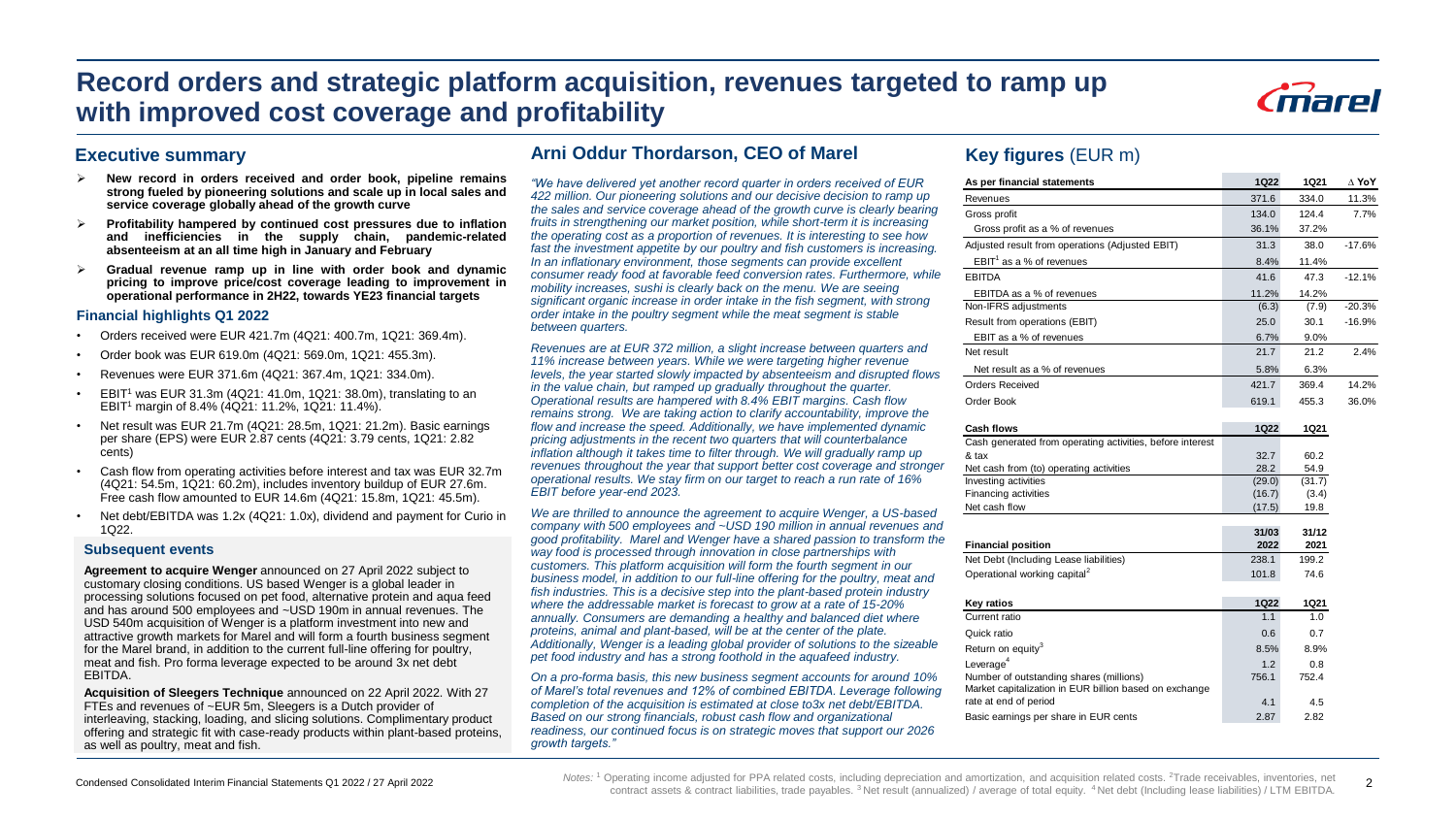# **Financial performance**



#### **Strong start to the year following record orders in 2021**

- Orders received in the quarter were EUR 421.7m up 5.2% QoQ and 14.2% YoY (4Q21: 400.7m, 1Q21: 369.4m), with strong orders across all industries and all processing stages benefiting from structural volume growth in the industry.
- Good product mix with clear step up in sales of standard consumer-ready solutions and continued momentum in aftermarket.
- Megatrends such as increased need for automation and digitalization CAPEX in food processing are ongoing, accelerated by the pandemic and increased geopolitical tensions. Coupled with rising commodity prices, labor scarcity, and increased focus from consumers and regulators on sustainability in food production, the demand for Marel's pioneering solutions is on the rise evidenced by record orders received and a very strong pipeline.
- M&A continues to stimulate organic growth and accelerate the innovation roadmap. Recent bolt-on acquisitions in the fish sector have positively contributed to record orders received for Marel Fish in the quarter where a broader product portfolio following recent acquisitions was key.

#### **Order book at a high level**

- The order book at end of March was EUR 619.1m, up 8.8% QoQ and 36.0% YoY (4Q21: 569.0m, 1Q21: 455.3m), representing 44.3% of 12 month trailing revenues.
- The book-to-bill ratio in the quarter was 1.13, compared to an average of 1.11 in the past four quarters (2Q21-1Q22), and the fifth consecutive quarter where book-to-bill is around 1.10.

#### **Revenues rose to EUR 372m with 40% recurring aftermarket revenues contributing to earnings resilience**

- Revenues totaled EUR 371.6m, up 1.1% QoQ and 11.3% YoY (4Q21: 367.4m, 1Q21: 334.0m).
- Revenues were below expectations mainly due to inefficiencies in availability of parts and absenteeism at an all time high in the quarter, resulting in slower throughput and installation and thus revenue recognition, especially in the first two months of the year.
- Marel is targeting further step-up in revenue growth in 2H22 and into 2023 on the back of a high order book and very strong pipeline.
- Resilience of earnings supported by aftermarket revenues, comprised of services and spare parts, at 40% of total revenues in the quarter (4Q21: 40%, 1Q21: 39%). Spare parts were at a record level for the third sequential quarter, continued full focus on strengthening the spare parts delivery model and shortening lead times.

#### **Price increases coupled with volume upside will support margin improvement**

- Gross profit margin was 36.1% in the quarter (4Q21: 35.9%, 1Q21: 37.2%) and gross profit was EUR 134.0m (4Q21: 131.9m, 1Q21: 124.4m), impacted by array of headwinds, inflationary environment, and general inefficiencies due to supply chain pressures, bottlenecks and pandemicrelated absenteeism peaking in early 2022.
- It is expected that cost pressures from global supply chain, logistics and inflation will continue to have an impact on operational results in 2022, thereafter returning to more normalized levels.
- Continued focus on mitigating actions to offset cost inflation and parts availability, e.g. improving flexibility of operations and dynamic value-based pricing. Marel has actively raised prices in the last two quarters, while orders and pipeline build up continues on a strong note. Time lag in cost/revenue development varies somewhat depending on business mix, where aftermarket takes on average 6-8 weeks to price through, standard equipment between 3-6 months and larger projects on average 9-12 months.
- Continued investment to transform spare parts handling with focus on investments in fulfillment centers and digitizing and automating the end-toend parts handling to ensure shorter lead times. A new and digitalized global distribution center will be located in Eindhoven, strategically located close to Marel's major distribution partners.

#### **Step up in revenues to provide better cost coverage**

- SG&A of 21.5% (4Q21: 19.2%, 1Q21: 19.7%), compared to the mid-term YE23 target of 18.0%. SG&A is temporarily higher and better cost coverage will be reached through more volume.
- Sales and marketing (S&M) costs were at a level of 13.8% of revenues in 1Q22 (4Q21: 12.4%, 1Q21: 12.0%), compared to 12.2% of orders received, and reflect the customer activity and step up in market coverage, which has started to translate into increased orders.
- Travel for customer visits and exhibitions on the rise as restrictions are lifted, focus on maintaining cost efficiencies from new ways of working, but expecting high customer activity with key upcoming trade exhibitions taking place in Q1 and Q2.
- General administrative (G&A) costs were 7.7% of revenues (4Q21: 6.8%, 1Q21: 7.7%), with important transformative initiatives ongoing to support YE23 targets aimed at lowering G&A costs.
- Innovation costs at 6.1% (4Q21: 5.5%, 1Q21: 6.2%).
- Marel does not adjust results for non-recurring costs, except for PPA and acquisition related costs.

#### **Order book and orders received** EUR m







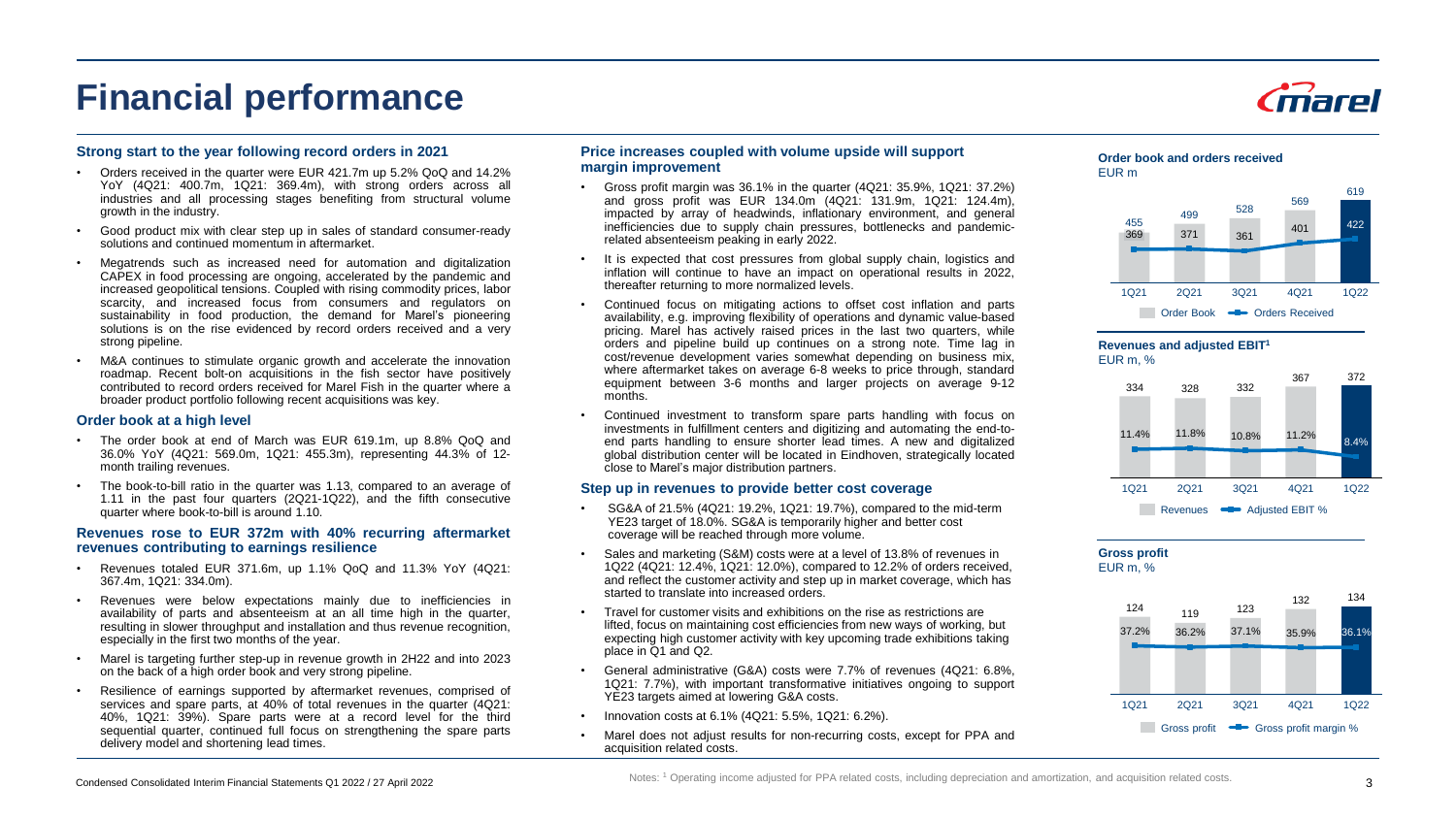# **Financial performance**



#### **Continued focus on improved EBIT margin**

- EBIT<sup>1</sup> was EUR 31.3m (4Q21: 41.0m, 1Q21: 38.0m), translating to an EBIT<sup>1</sup> margin in the quarter of 8.4% (4Q21: 11.2%, 1Q21: 11.4%).
- EBIT margin in the quarter was colored by continued external margin pressures on gross profit from supply chain challenges, geopolitics and absenteeism at an all time high, in addition to higher operating expenses as a result of step up in market coverage and infrastructure initiatives to increase speed and agility.
- Strong orders received across all industries and processing stages will increase volume with foreseen more favorable industry mix, resulting in better cost coverage and higher operating profits.
- Management continues to target medium and long-term EBIT margin expansion for all industries. In the short term however, higher costs and non-recurring costs will continue to put pressure on margins in 2Q22.
- Group margin improvement expected in 2H22 with full focus to reach YE23 financial targets of 16% EBIT margin.

#### **Robust cash flow conversion**

- Operating cash flow was EUR 32.7m in the quarter (4Q21: 54.5m, 1Q21: 60.2m). Operating cash flow before inventory buildup at healthy level
- Strong balance sheet used to mitigate supply chain challenges, inventory buildup of EUR 27.6m in the quarter, tying up capital and cash flow, to ensure timely delivery of equipment and spare parts to customers.
- Cash capital expenditures (Cash CAPEX) excluding R&D investments are expected to increase to on average 4-5% of revenues in 2021-2026, thereafter, returning to more normalized levels.
- Cash CAPEX excluding R&D investments in 1Q22 were EUR 7.7m (4Q21: 25.0m, 1Q21: 6.8m).
- Free cash flow was EUR 14.6m in the quarter (4Q21: 15.8m, 1Q21: 45.5m). Free cash flow in the quarter was impacted by inventory buildup, negative development in working capital and higher trade debtors.
- Full acquisition of fish processing solutions provider Curio announced and completed on 1 February 2022, where the additional 50.0% of the share capital of Curio was acquired for an investment of EUR 15.9m, bringing Marel's total share of Curio to 100%.
- Strong cash conversion supports continued investments in innovation, infrastructure and strategic inventory buildup when needed.

#### **Strong balance sheet and robust financial position to support the 2017-2016 growth strategy**

- Leverage was 1.2x at the end of  $1Q22$  ( $4Q21: 1.0x$ ,  $1Q21: 0.8x$ ), well below the targeted capital structure of 2-3x.
- Committed liquidity of EUR 622.1m at the end of 1Q22, including fully committed all-senior funding in place until 2025.
- The strong financial position enables continued investment and will facilitate future strategic moves in the ongoing industry consolidation wave, in line with the company's 2017-2026 growth strategy.
- As a subsequent event, Marel has announced the agreement to acquire Wenger on 27 April and the acquisition of Sleegers on 22 April. Pro forma leverage expected to be around 3x net debt EBITDA.

#### **All proposals approved at the 2022 AGM**

- The AGM agreed to a dividend of 5.12 euro cents per share for the operational year 2021 which was paid out in 1Q22. The total dividend payment in 2022 was EUR 38.7 million, corresponding to approximately 40% of net results for the operational year 2021 (2021: 40%, 2020: 40%), and is in line with Marel's targeted capital allocation and dividend policy.
- The 2021 Annual Report, proposals and other relevant material, including video recordings of the reports by the Chairman of the Board and the CEO, are archived and available on marel.com/agm.

#### **Statement on the Russian military invasion of Ukraine**

- Marel strongly condemns the military actions of the Russian government in Ukraine. We express our deepest condolences to those affected by the violence.
- Marel took immediate action to ensure the safety of our employees inside Ukraine.
- Marel has a balanced exposure to global economies and local markets through its global reach, innovative product portfolio and diversified business mix. Marel's business model has proven to be resilient during times of turbulence. The global reach, years of investment in innovation and digital solutions have proven to be key differentiating factors for Marel.
- Marel's annual revenues and order book in Russia and Ukraine amount to approximately 4% of total, most weighted towards the meat segment.
- Marel has taken the decision to pause all new projects in Russia.
- Marel operates a sales and service office in Russia and employs a team of approximately 70 people. There is limited reliance on vendors and Marel has no manufacturing facilities in the area.
- Marel will continue to comply with all applicable sanctions.



#### **Revenues by industry**







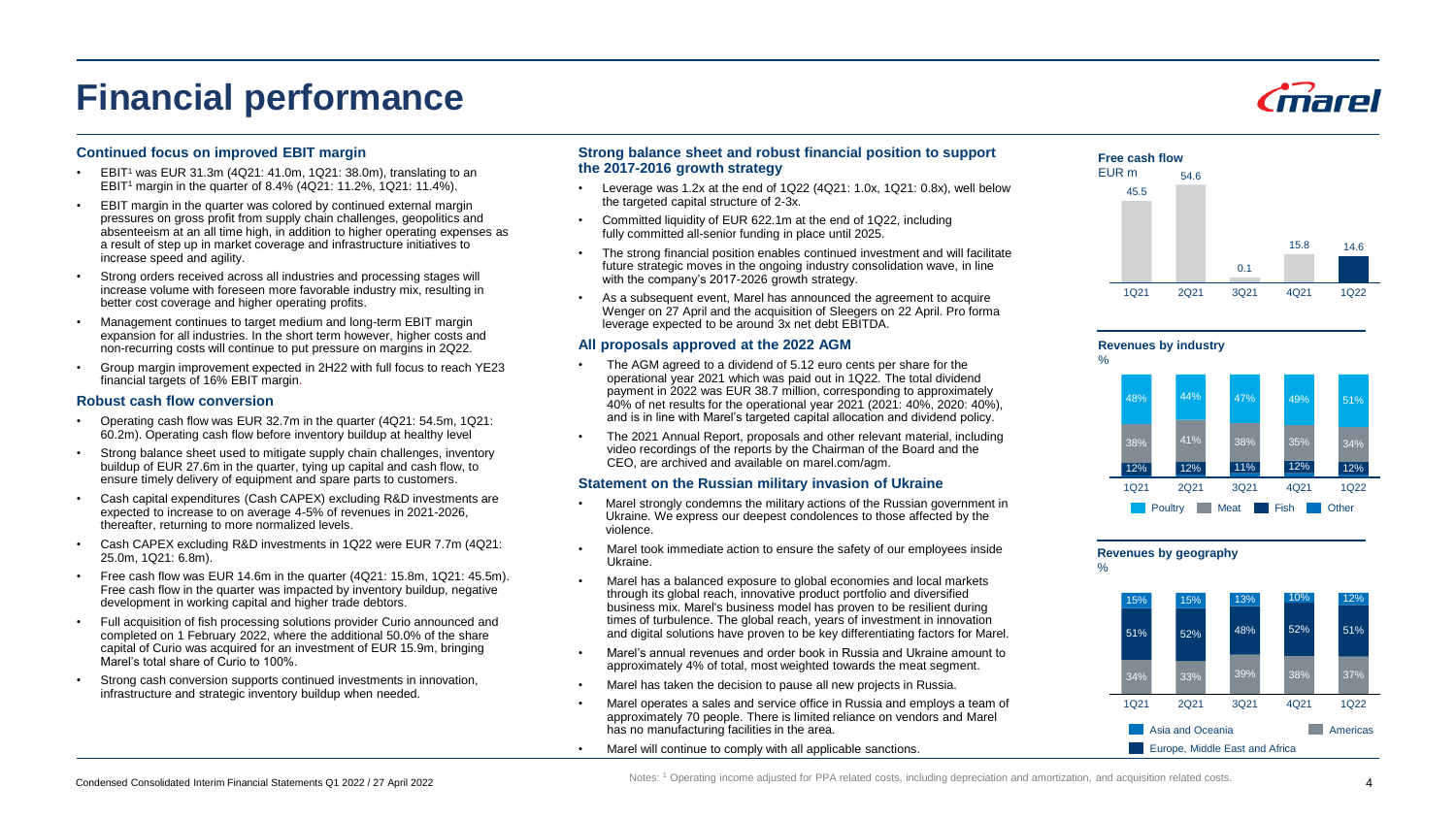# **Industry performance**

#### **Marel Poultry**

#### **1Q22: 51% of total revenues with 12.0% EBIT<sup>1</sup> margin**



|                            | 1022  | <b>1Q21</b> | Change    |
|----------------------------|-------|-------------|-----------|
| Revenues                   | 188.6 | 159.1       | 18.5%     |
| EBIT <sup>1</sup>          | 22.7  | 25.8        | $-12.0\%$ |
| $EBIT1$ as a % of revenues | 12.0% | 16.2%       |           |

- *Full-line offering* with one of the largest installed base world-wide, focusing on roll-out of innovative solutions and market penetration through cross-selling of secondary and further processing solutions.
- *Orders received* for Marel Poultry were strong in 1Q22, driven by demand for consumer-ready solutions. After three strong sequential quarters, the first quarter was dominated by a higher volume of smaller and midsize orders while softer for larger projects. Strong pipeline and outlook for 2H22, supporting stronger volume going forward with a favorable product mix.
- *Revenues* in 1Q22 for Marel Poultry were EUR 188.6m, up 18.5% YoY (4Q21: 179.5m, 1Q21: 159.1m).
- *EBIT<sup>1</sup>* margin in 1Q22 was 12.0% (4Q21: 14.7%, 1Q21: 16.2%) impacted by margin pressures due to inefficiencies related to supply chain bottlenecks and absenteeism resulting in lower revenues than targeted and less cost coverage.
- Management targets short-term EBIT margin expansion for Marel Poultry. On the back of a healthy order book and strong pipeline, volume is expected to gradually improve throughout the year with foreseen better price and product mix, resulting in higher operating profits.

### **Marel Meat**

**1Q22: 34% of total revenues with 6.7% EBIT<sup>1</sup> margin**



|                            | 1022  | 1Q21  | Change   |
|----------------------------|-------|-------|----------|
| Revenues                   | 125.9 | 125.8 | 0.1%     |
| EBIT <sup>1</sup>          | 8.4   | 9.8   | $-14.3%$ |
| $EBIT1$ as a % of revenues | 6.7%  | 7.8%  |          |

- *Full-line offering* with focus on strong product development, increased standardization and modularization, market penetration and further cross- and upselling in key growth markets alongside significant step up in market coverage ahead of the growth curve.
- *M&A*: Acquisitions stimulating organic growth and accelerating the innovation roadmap by transferring technology across industries. Acquisition of Sleegers Technique, announced on 22 April, will benefit sales in the case-ready and prepared foods segments.
- *Orders received* in 1Q22 for Marel Meat were stable QoQ with wellbalanced mix and increased sales in consumer-ready solutions. The need for automation has never been clearer and Marel will present 15 new products and new technology at the upcoming IFFA trade show. Pipeline visibility is mixed by geography, with strong demand expected to continue in the Americas while softness to be expected from the Russian and Chinese markets.
- *Revenues* in 1Q22 for Marel Meat were at EUR 125.9m, stable YoY (4Q21: 127.4m, 1Q21: 125.8m).
- *EBIT<sup>1</sup>* margin in 1Q22 of 6.7% (4Q21: 7.5%, 1Q21: 7.8%), volume and cost/price pressures impacting margins. Mitigating actions in place, but price adjustments take longer to filter through in the meat industry. average time to delivery of large projects is around 12-24 months, compared to 9-12 months for the poultry and fish industries.
- Management continues to target medium and long-term EBIT margin expansion for Marel Meat.

#### **Marel Fish**

**1Q22: 12% of total revenues with -2.3% EBIT<sup>1</sup> margin**



|                            | 1022    | <b>1Q21</b> | Change    |
|----------------------------|---------|-------------|-----------|
| Revenues                   | 43.6    | 39.8        | 9.5%      |
| $F$ BIT <sup>1</sup>       | $-1.0$  | 21          | $-147.6%$ |
| $EBIT1$ as a % of revenues | $-2.3%$ | 5.3%        |           |

- *Full-line offering*, the recent acquisitions of Curio, Stranda and Valka will further accelerate the innovation roadmap to reach full-line offering for salmon, as well as wild and farmed whitefish. Combined platform will further unlock synergies in terms of cross- and upselling, market penetration and gradually expanding species coverage.
- *Orders received* in 1Q21 for Marel Fish were at all-time high levels, with significant organic growth. Customers are investing in large scale projects, in addition to various transformational projects in the salmon industry centered around seamless flow, market channel agility and sustainability. Continued strong pipeline for larger projects in salmon, while whitefish leads gradually picking up, and high conversion from pipeline into orders expected in coming quarters.
- *Revenues* for Marel Fish in 1Q22 were EUR 43.6m (4Q21: 45.7m, 1Q21: 39.8m). Weighted more towards standard equipment with shorter lead times, availability and delivery times of parts from suppliers can cause swings in delivery schedules and thus revenue recognition. Mitigation actions in place and order book targeted to convert faster into revenues in coming quarters.
- *EBIT<sup>1</sup>* margin in 1Q22 was -2.3% (4Q21: 4.6%, 1Q21: 5.3%). Temporary decline in margins mainly due to less revenues against cost. Additionally, integration costs of newly acquired companies are not adjusted and impacting financial performance in 1Q22. Integration of newly acquired entities on fast track and will also color operational performance in 2Q22. Management continues to target medium and long-term EBIT margin expansion for Marel Fish.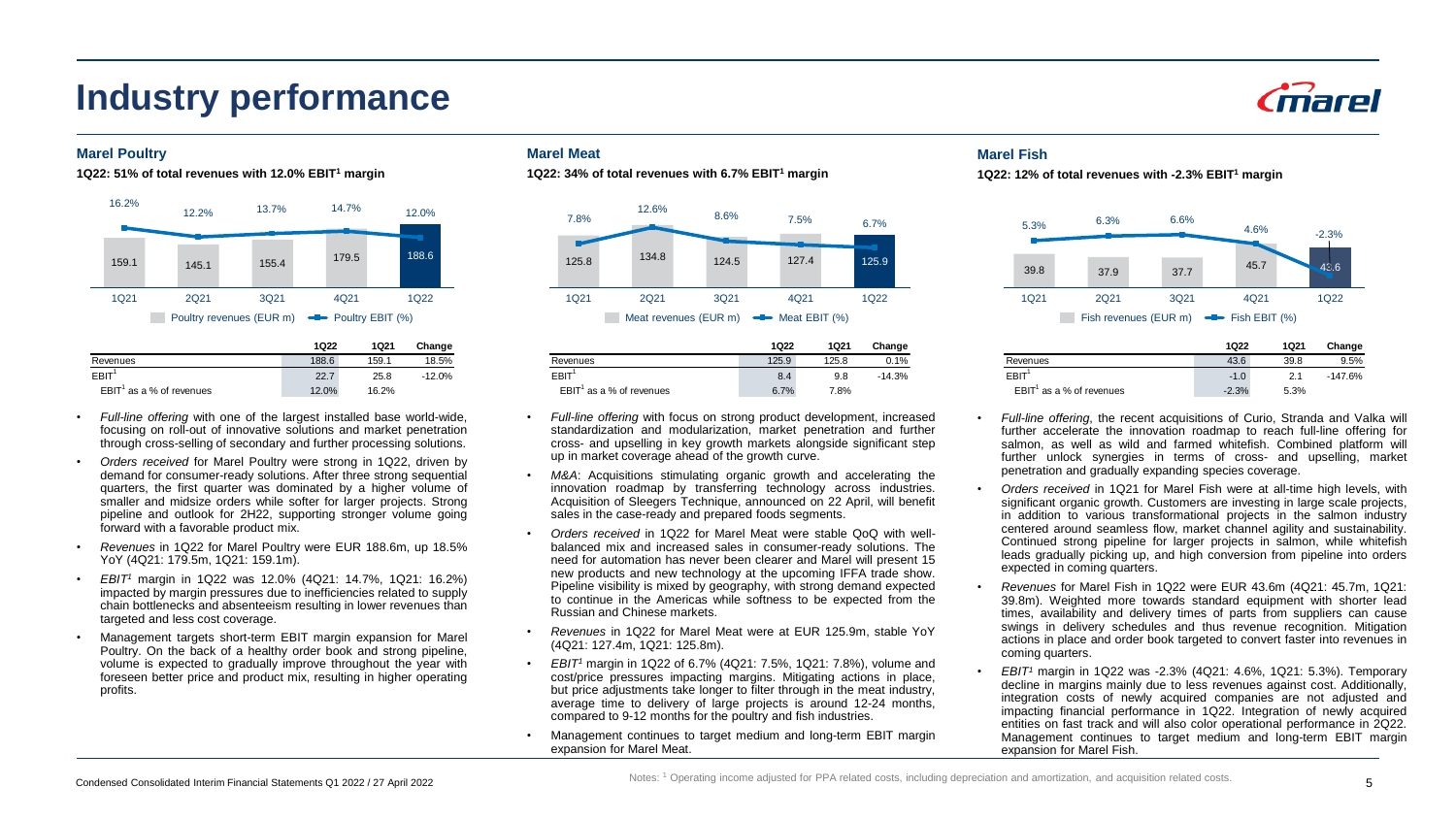**Key figures and outlook**

### **Outlook**

- Market conditions have been challenging due to geopolitical uncertainty and the peak of pandemic related absenteeism in 1Q22. Marel enjoys a balanced exposure to global economies and local markets through its global reach, innovative product portfolio and diversified business mix. Current supply chain challenges are resulting in inefficiencies in manufacturing and higher costs associated with timely delivery. Marel is targeting a gradual build-up of revenues during 2022 and better price/cost coverage in new orders.
- Marel is committed to achieve its mid- and long-term growth targets. The 2023 financial targets are to achieve gross profit around 40%, SG&A of around 18% and maintain innovation at the 6% strategic level by year-end 2023.
- In the period 2017-2026, Marel is targeting 12% average annual revenue growth through market penetration and innovation, complemented by strategic partnerships and acquisitions.
	- Maintaining solid operational performance and strong cash flow is expected to support 5-7% revenue growth on average by acquisition.
	- Marel's management expects average annual market growth of **4-6% in the long term**. Marel aims to grow organically faster than the market, driven by innovation and growing market penetration.
	- Management believes that market growth will be at a level of **6-8% in the medium term** (2021-2026), due to catch up effect from the past five years and a very strong tailwind in the market.
	- Marel's management expects basic EPS to grow faster than revenues.
	- Recurring revenues to reach 50% of total revenues by YE26, including software, services and spares.
- Growth is not expected to be linear but based on opportunities and economic fluctuations. Operational results may vary from quarter to quarter due to general economic developments, fluctuations in orders received and timing of deliveries of larger systems.
- Cash capital expenditures excluding R&D investments are expected to increase to on average 4-5% of revenues in 2021- 2026, thereafter, returning to more normalized levels.

#### **Revenues** EUR m



1Q21 2Q21 3Q21 4Q21 1Q22





1Q21 2Q21 3Q21 4Q21 1Q22

### **Order book** EUR m



1Q21 2Q21 3Q21 4Q21 1Q22

**Free cash flow<sup>2</sup>** EUR m



**Leverage** Net debt/EBITDA



Condensed Consolidated Interim Financial Statements Q1 2022 / 27 April 2022 **6 from operating activities less taxes** paid and net investments in PP&E and intangible assets. The cash in the cash now defined as cash genera Notes: <sup>1</sup> Operating income adjusted for PPA related costs, including depreciation and amortization, and acquisition related costs, <sup>2</sup> Free cash flow defined as cash generated

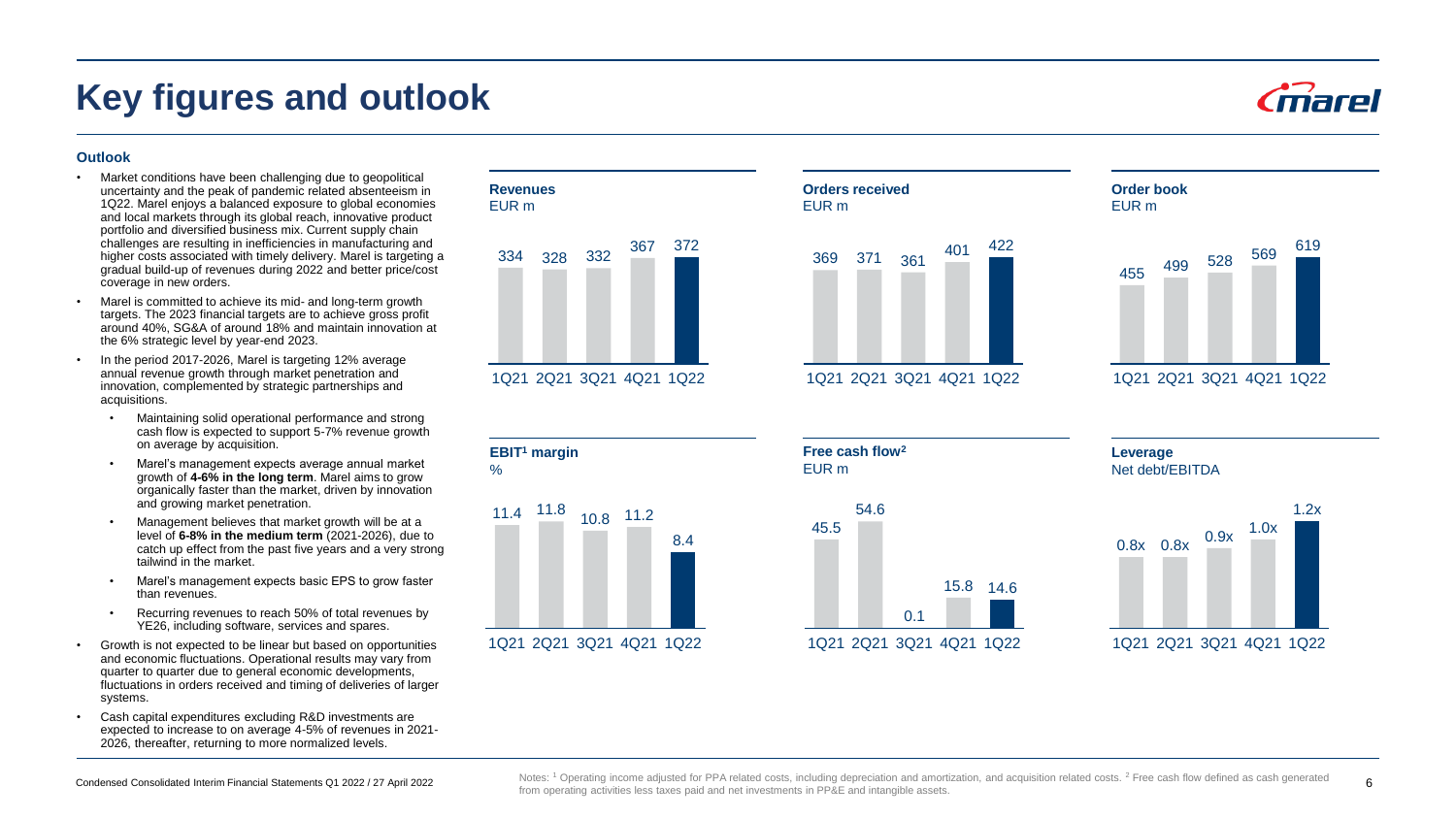## **Investor relations**



### **Q1 2022 virtual investor meeting**

On Thursday 28 April 2022, at 8:30 am GMT (10:30 am CET), Marel will host a virtual investor meeting where senior management will give an overview of the financial results and operational highlights in the first quarter of the year.

The virtual meeting will be webcast live on [marel.com/webcast](https://marel.com/webcast)  and a recording will be available after the meeting on [marel.com/ir.](https://marel.com/ir)

Members of the investment community can join the conference call at:

- IS: +354 800 7437 (PIN 37176101#)
- NL: +31 20 721 9496
- UK: +44 33 3300 9032
- US: +1 631 913 1422 (PIN 37176101#)

#### **Contact us**





**Tinna Molphy Marino Jakobsson Drofn Farestveit**

 $\%$  +354 563 8001

### Marel will host an additional investor meeting where senior management will

introduce the agreement to acquire Wenger Manufacturing LLC, including the strategic rationale, business model development and growth objectives, on Thursday 28 April at 4pm CET (2pm GMT / 3pm BST / 9am CDT / 10am EDT).

The virtual meeting will be webcast live and a recording will be available after the meeting on marel.com/ir.

A link to the webcast and presentation material will be sent out before the meeting.

#### **Upcoming investor events in 2022**

Marel regularly engages with market participants during non-deal roadshows, equity sales briefings, conferences, and other events. Here are some of Marel's upcoming investor events in 2022:

- Berenberg Tarrytown Conference USA, New York, 25 May
- JP Morgan Capital Goods CEO Conference, London, 9-10 June
- ING Benelux Europe Conference, London, 7 September
- Citi European Growth Conference, London, 7-8 September
- Kepler Cheuvreux Autumn Conference, Paris, 13-15 September

#### **Upcoming trade shows and events in 2022**

Marel regularly participates in exhibitions around the world where it showcases the company's innovative solutions. In addition, Marel hosts its own trade shows and KnowHows in the company's demonstration facilities. Here are some of Marel's upcoming events in 2022:

- Anuga FoodTec in Cologne, Germany, 26-29 April
- Seafood Processing Europe in Barcelona, Spain, 26-28 April
- IFFA in Frankfurt, Germany, 14-19 May
- $\bowtie$  ir@marel.com  $\ll$  +354 563 8001 ( $\blacktriangledown$ ) @Marel\_IR / \$MAREL VIV Europe in Utrecht, Netherlands, 31 May-2 June

#### **Additional investor meeting: Agreement to acquire Wenger Financial calendar**

Marel will publish its financial results according to the below financial calendar:

- 2Q22 27 July 2022
- 3Q22 2 November 2022
- 4Q23 8 February 2023
- AGM 22 March 2023

Financial results will be disclosed and published after market closing of both Nasdaq Iceland and Euronext Amsterdam.

#### **Disclaimer**

#### **Forward-looking statements**

Statements in this press release that are not based on historical facts are forward-looking statements. Although such statements are based on management's current estimates and expectations, forward-looking statements are inherently uncertain. We therefore caution the reader that there are a variety of factors that could cause business conditions and results to differ materially from what is contained in our forward-looking statements, and that we do not undertake to update any forward-looking statements. All forward-looking statements are qualified in their entirety by this cautionary statement.